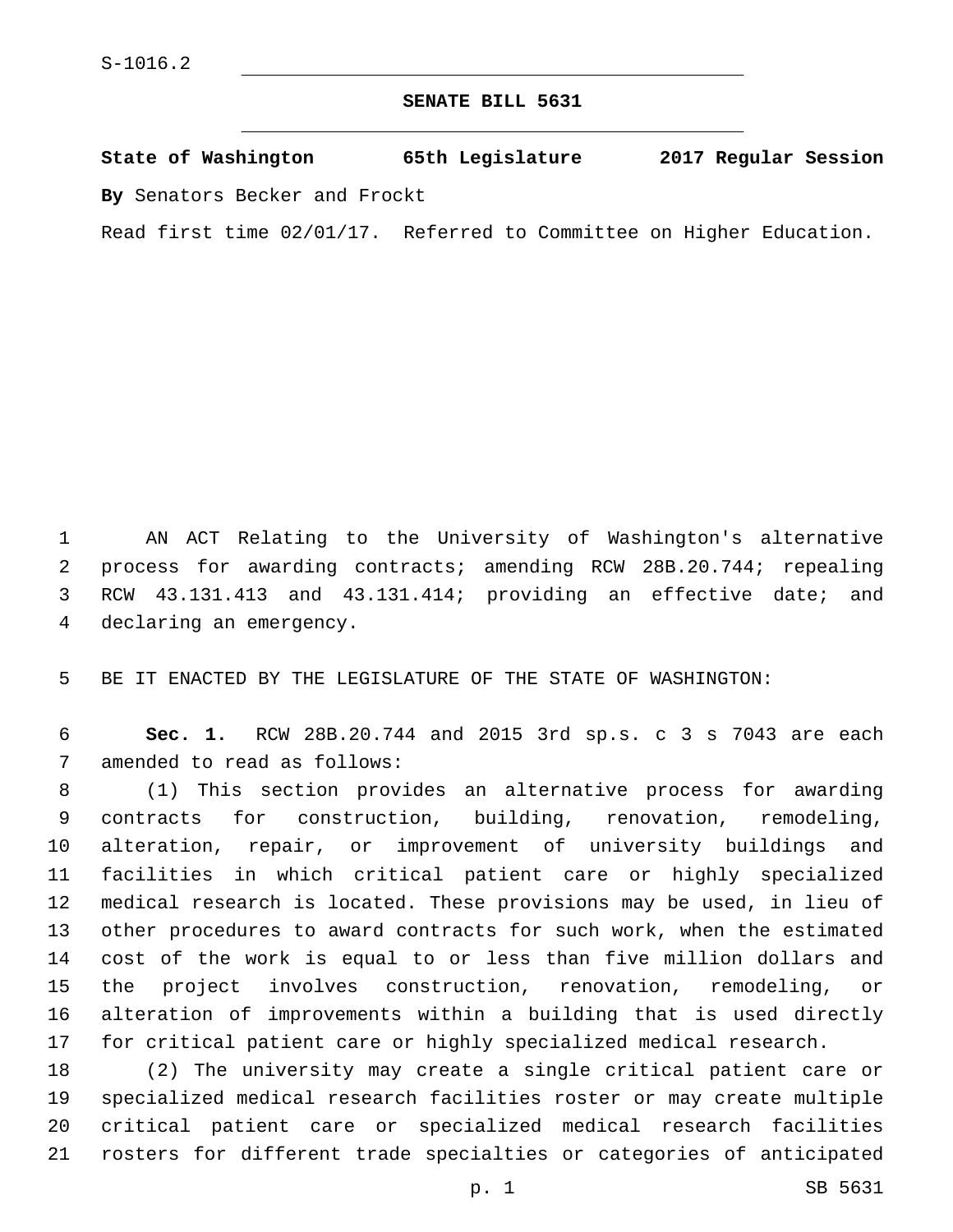work. At least once a year, the university shall publish in a newspaper of general circulation and with the office of minority and women's business enterprises, a notice of the existence of the roster or rosters and solicit a statement of qualifications from contractors who wish to be on the roster or rosters of prime contractors. In addition, qualified contractors shall be added to the roster or rosters at any time they submit a written request, necessary records, and meet the qualifications established by the university. The university may require eligible contractors desiring to be placed on a roster to keep current records of any applicable licenses, certifications, registrations, bonding, insurance, or other 12 appropriate matters on file with the university with input from the women-owned and minority-owned business community as a condition of being placed on a roster or rosters. Placement on a roster shall be 15 on the basis of qualifications.

 (3) The public solicitation of qualifications shall include but 17 not be limited to:

 (a) A description of the types of projects to be completed and where possible may include programmatic, performance, and technical 20 requirements and specifications;

 (b) The reasons for using the critical patient care and 22 specialized medical research roster process;

 (c) A description of the qualifications to be required of a contractor, including submission of an accident prevention program;

 (d) A description of the process the university will use to evaluate qualifications, including evaluation factors and the 27 relative weight of factors;

28 (e) The form of the contract to be awarded;

 (f) A description of the administrative process by which the required qualifications, evaluation process, and project types may be appealed; and

 (g) A description of the administrative process by which 33 decisions of the university may be appealed.

 (4) The university shall establish a committee that includes one representative from the minority-owned business community and one representative from the women-owned business community to evaluate the contractors submitting qualifications. Evaluation criteria for selection of the contractor or contractors to be included on a roster 39 shall include, but not be limited to:

(a) Ability of a contractor's professional personnel;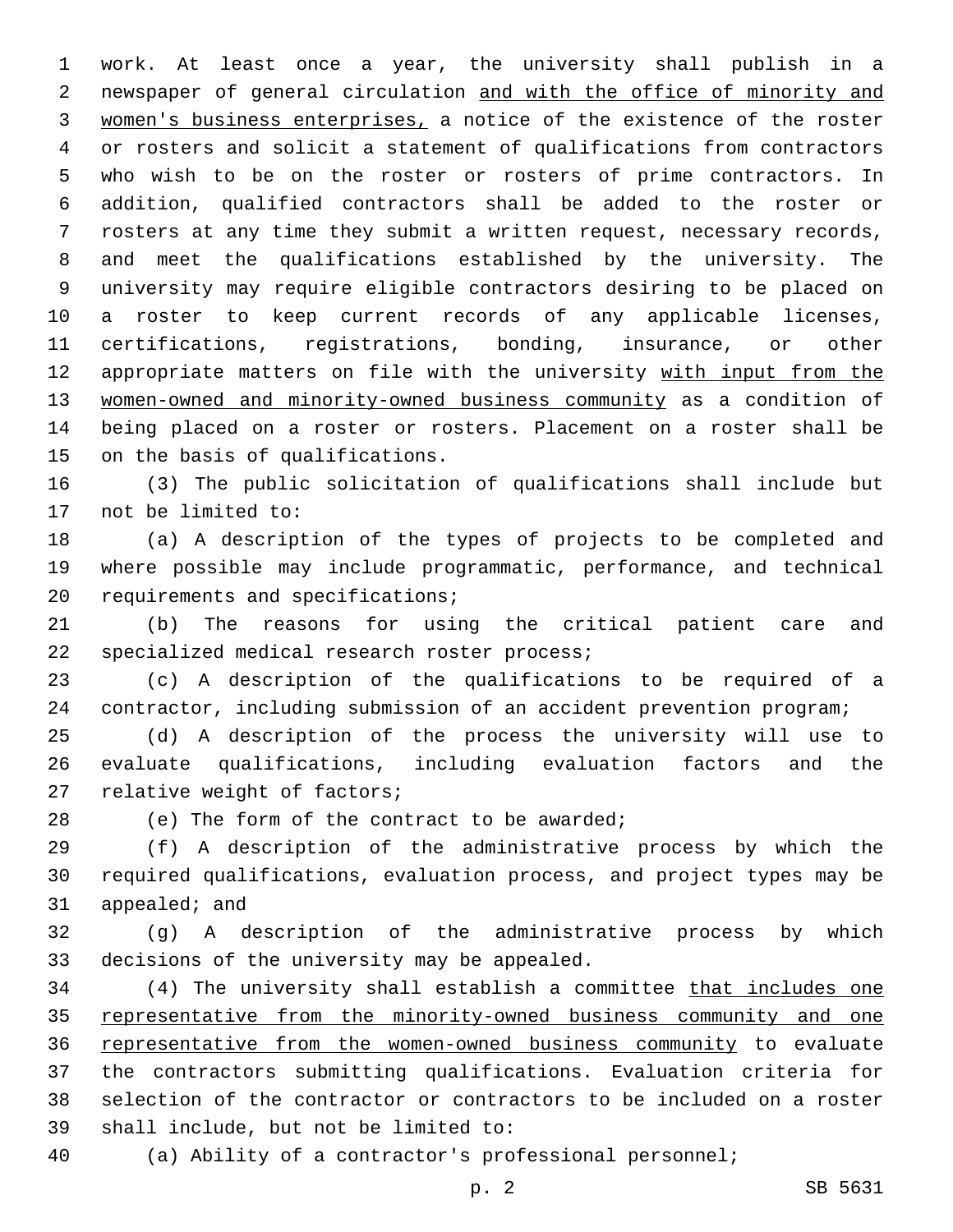(b) A contractor's past performance on similar projects, including but not limited to medical facilities, and involving either 3 negotiated work or other public works contracts;

 (c) The contractor's ability to meet time and budget 5 requirements;

 (d) The contractor's ability to provide preconstruction services, 7 as appropriate;

 (e) The contractor's capacity to successfully complete the 9 project;

10 (f) The contractor's approach to executing projects;

 (g) The contractor's approach to safety and the contractor's 12 safety history; ((and))

 (h) The contractor's record of performance, integrity, judgment, 14 and skills;

 (i) The contractor's record of including office of minority and women's business enterprises-certified, minority, women, veteran, and 17 small businesses; and

 (j) The contractor's past history of use of small business entities, disadvantaged business enterprises, minority business enterprises, women business enterprises, and minority women business enterprises over the last five years on projects of five million dollars or less and the contractor's proposed outreach plan and 23 commitment to include such firms.

 (5) Contractors meeting the evaluation committee's criteria for 25 selection must be placed on the applicable roster or rosters.

 (6) When a project is selected for delivery through this roster process, the university must establish a procedure for securing written quotations from all contractors on a roster to assure that a competitive price is established. Invitations for quotations shall include an estimate of the scope and nature of the work to be performed as well as materials and equipment to be furnished. Plans and specifications must be included in the invitation but may not be detailed. Award of a project must be made to the responsible bidder 34 submitting the lowest responsive bid.

 (7) The university shall make an effort to solicit proposals from certified minority or certified woman-owned contractors. The university business diversity program shall establish aspirational goals for small business entities, disadvantaged business enterprises, minority business enterprises, women business enterprises, and minority women business enterprises for each roster

p. 3 SB 5631